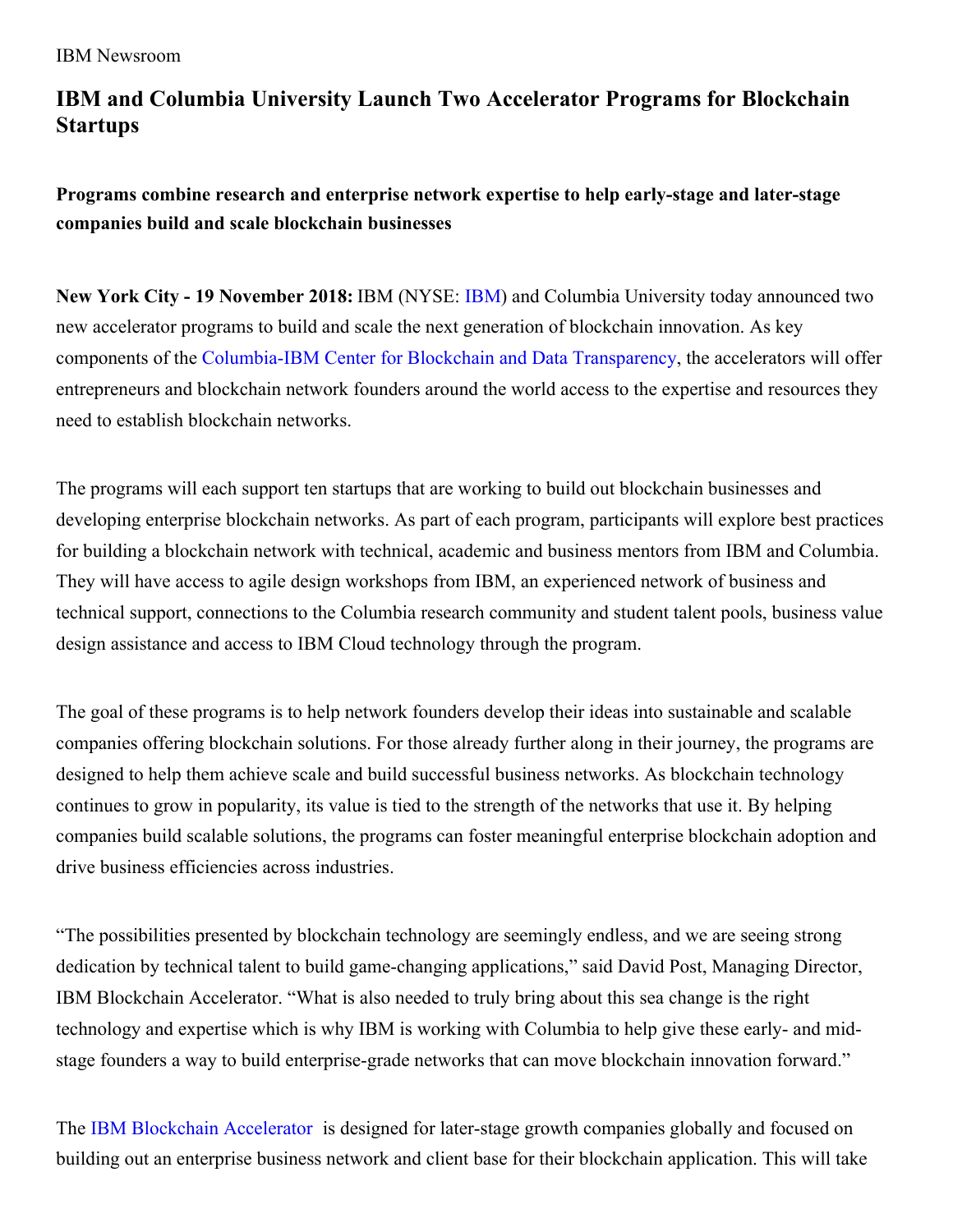place over approximately eight weeks with a mixture of in-person modules in New York and San Francisco, in combination with virtual programming, to ensure that founders can participate while devoting time and energy to scaling their businesses.

The Columbia Blockchain Launch [Accelerator](http://ibmblockchainaccelerator.com/launch/) is designed for pre-seed, idea-stage companies with a Columbia or other recognized New York City-based University affiliation. This will take place on-site in New York City for approximately eight weeks, where founders will receive tools and training on how to build a blockchain startup. This is the sixth accelerator program hosted by Columbia that focuses on pre-seed founders.

"Columbia University has successfully launched several technology accelerators in New York City, but this our first in partnership with a corporation that is a clear industry leader in the field," said Satish Rao, Executive Director, Columbia Blockchain Launch Accelerator. "Early- and late-stage teams will undoubtedly benefit from IBM's technology resources, expertise and established network coupled with Columbia's ground-breaking research and talent in blockchain and data transparency, all while benefiting from rapidly growing NYC blockchain communities."

Both programs will give companies access to technology and services valued at approximately \$400K per company. Nominations for the IBM Blockchain Accelerator are now [open](https://www.f6s.com/ibmblockchainnomination/apply). Applications for Launch will open in January 2019. IBM and Columbia do not take equity nor charge a fee for participating in either of these programs.

## **About IBM Blockchain**

IBM is recognized as the leading enterprise [blockchain](https://www.juniperresearch.com/press/press-releases/future-digital-award-winners-announced-for-fintech) provider. The company's research, technical and business experts have broken barriers in transaction processing speeds, developed the most advanced cryptography to secure transactions, and are contributing millions of lines of open source code to advance blockchain for businesses. IBM is the leader in open-source blockchain solutions built for the enterprise. Since 2016, IBM has worked with hundreds of clients across financial services, supply chain, government, retail, digital rights management and healthcare to implement blockchain applications, and operates a number of networks running live and in production. The cloud-based IBM Blockchain Platform delivers the end-toend capabilities that clients need to quickly activate and successfully develop, operate, govern and secure their own business networks. IBM is an early member of Hyperledger, an open source collaborative effort